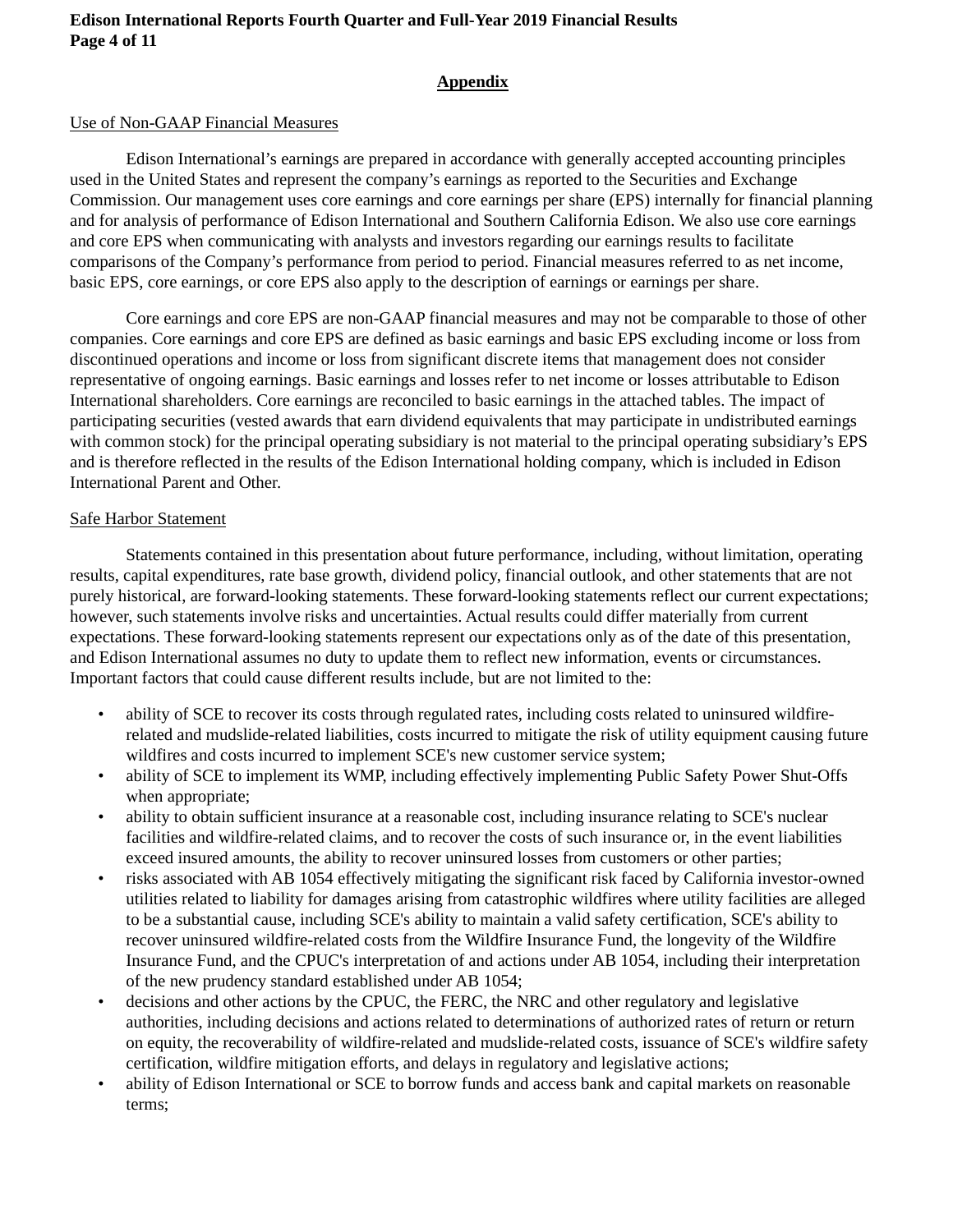# **Edison International Reports Fourth Quarter and Full-Year 2019 Financial Results Page 5 of 11**

- risks associated with the decommissioning of San Onofre, including those related to public opposition, permitting, governmental approvals, on-site storage of spent nuclear fuel, delays, contractual disputes, and cost overruns;
- extreme weather-related incidents and other natural disasters (including earthquakes and events caused, or exacerbated, by climate change, such as wildfires), which could cause, among other things, public safety issues, property damage and operational issues;
- physical security of Edison International's and SCE's critical assets and personnel and the cybersecurity of Edison International's and SCE's critical information technology systems for grid control, and business, employee and customer data;
- risks associated with cost allocation resulting in higher rates for utility bundled service customers because of possible customer bypass or departure for other electricity providers such as CCAs and Electric Service Providers;
- risks inherent in SCE's transmission and distribution infrastructure investment program, including those related to project site identification, public opposition, environmental mitigation, construction, permitting, power curtailment costs (payments due under power contracts in the event there is insufficient transmission to enable acceptance of power delivery), changes in the CAISO's transmission plans, and governmental approvals; and
- risks associated with the operation of transmission and distribution assets and power generating facilities, including public and employee safety issues, the risk of utility assets causing or contributing to wildfires, failure, availability, efficiency, and output of equipment and facilities, and availability and cost of spare parts.

Additional information about risks and uncertainties, including more detail about the factors described in this report, is contained throughout this report and in the 2019 Form 10-K, including the "Risk Factors" section. Readers are urged to read this entire report, including information incorporated by reference, as well as the 2019 Form 10-K, and carefully consider the risks, uncertainties, and other factors that affect Edison International's and SCE's businesses. Edison International and SCE post or provide direct links (i) to certain SCE and other parties' regulatory filings and documents with the CPUC and the FERC and certain agency rulings and notices in open proceedings in a section titled "SCE Regulatory Highlights," (ii) to certain documents and information related to Southern California wildfires which may be of interest to investors in a section titled "Southern California Wildfires," and (iii) to presentations, documents and other information that may be of interest to investors in a section title "Events and Presentations" at www.edisoninvestor.com in order to publicly disseminate such information.

These forward-looking statements represent our expectations only as of the date of this news release, and Edison International assumes no duty to update them to reflect new information, events or circumstances. Readers should review future reports filed by Edison International and SCE with the SEC.

### Reminder: Edison International Will Hold a Conference Call Today

|                    | When: Thursday, February 27, 2020, 1:30 p.m. (Pacific Time)       |
|--------------------|-------------------------------------------------------------------|
| Telephone Numbers: | 1-888-673-9780 (US) and 1-312-470-0178 (Int'l) - Passcode: Edison |
| Telephone Replay:  | 1-866-396-7644 (US) and 1-203-369-0527 (Int'l) - Passcode: 5284   |
|                    | Telephone replay available through March 12, 2020                 |
| Webcast:           | www.edisoninvestor.com                                            |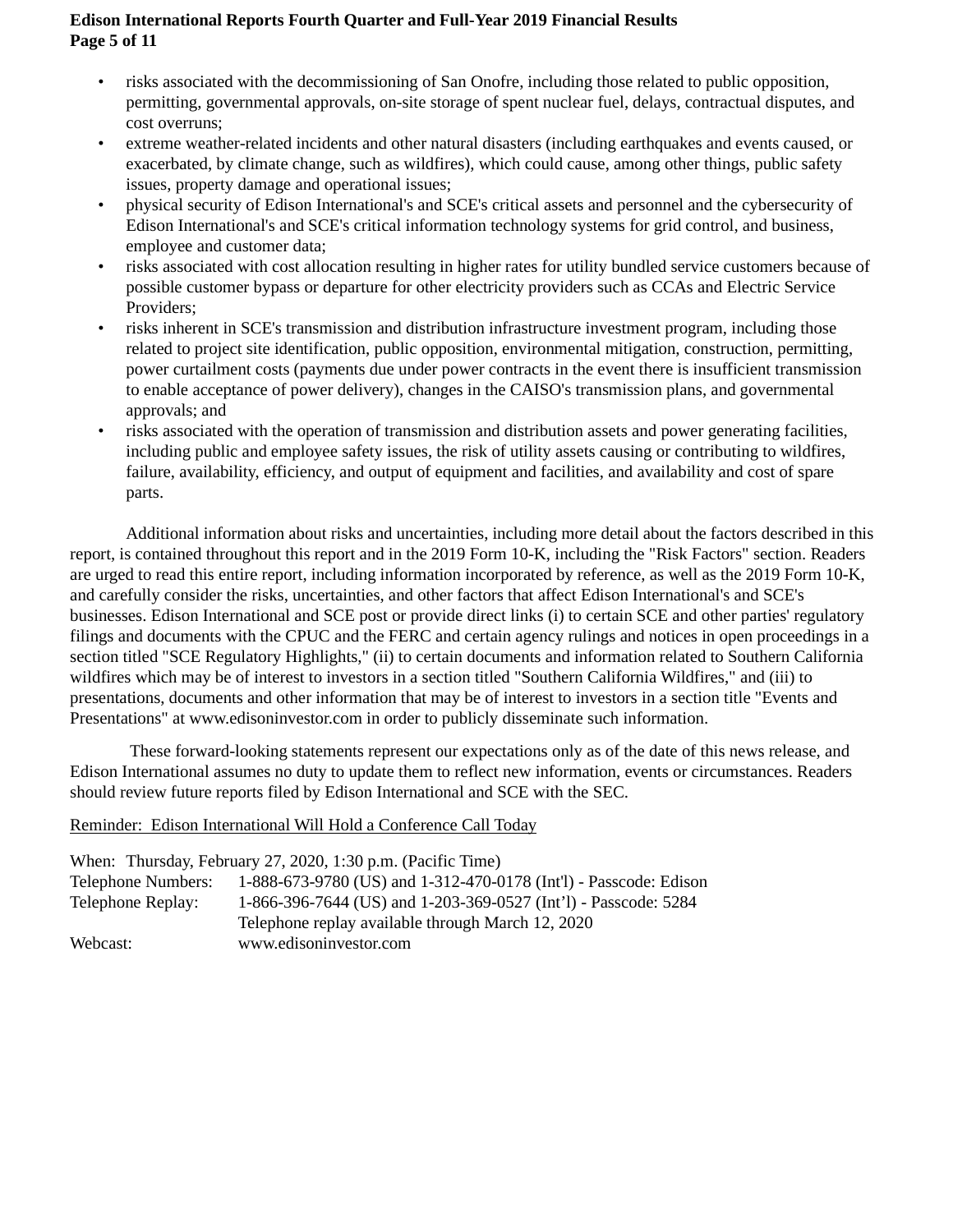## **Edison International Reports Fourth Quarter and Full-Year 2019 Financial Results Page 6 of 11**

|                                                                | Three months ended<br>December 31, |                    |            | Twelve months ended<br>December 31, |             |        |
|----------------------------------------------------------------|------------------------------------|--------------------|------------|-------------------------------------|-------------|--------|
|                                                                | 2019                               | 2018               | Change     | 2019                                | 2018        | Change |
| Earnings (loss) per share attributable to Edison International |                                    |                    |            |                                     |             |        |
| Continuing operations                                          |                                    |                    |            |                                     |             |        |
| \$<br><b>SCE</b>                                               | $0.54 \text{ }$ \$                 | $(4.38)$ \$        | 4.92 \$    | $4.15 \text{ }$ \$                  | $(0.95)$ \$ | 5.10   |
| Edison International Parent and Other                          | (0.14)                             | (0.11)             | (0.03)     | (0.37)                              | (0.45)      | 0.08   |
| Discontinued operations                                        |                                    | 0.10               | (0.10)     |                                     | 0.10        | (0.10) |
| Edison International                                           | 0.40                               | (4.39)             | 4.79       | 3.78                                | (1.30)      | 5.08   |
| Less: Non-core items                                           |                                    |                    |            |                                     |             |        |
| <b>SCE</b>                                                     | (0.54)                             | (5.39)             | 4.85       | (0.86)                              | (5.37)      | 4.51   |
| Edison International Parent and Other                          | (0.05)                             | (0.04)             | (0.01)     | (0.06)                              | (0.18)      | 0.12   |
| Discontinued operations                                        |                                    | 0.10               | (0.10)     |                                     | 0.10        | (0.10) |
| Total non-core items                                           | (0.59)                             | (5.33)             | 4.74       | (0.92)                              | (5.45)      | 4.53   |
| Core earnings (losses)                                         |                                    |                    |            |                                     |             |        |
| <b>SCE</b>                                                     | 1.08                               | 1.01               | 0.07       | 5.01                                | 4.42        | 0.59   |
| Edison International Parent and Other                          | (0.09)                             | (0.07)             | (0.02)     | (0.31)                              | (0.27)      | (0.04) |
| \$<br>Edison International                                     | 0.99<br><sup>\$</sup>              | $0.94 \text{ }$ \$ | 0.05<br>-S | 4.70 $\frac{1}{2}$                  | 4.15 \$     | 0.55   |

### **Fourth Quarter and Full-Year Reconciliation of Basic Earnings Per Share to Core Earnings Per Share**

Note: Diluted earnings were \$0.40 and \$(4.39) per share for the three months ended December 31, 2019 and 2018, respectively, and \$3.77 and \$(1.30) per share for the twelve months ended December 31, 2019 and 2018, respectively.

#### **Fourth Quarter and Full-Year Reconciliation of Basic Earnings to Core Earnings (in millions)**

|                                                        | Three months ended<br>December 31. |              |            | Twelve months ended<br>December 31. |               |        |
|--------------------------------------------------------|------------------------------------|--------------|------------|-------------------------------------|---------------|--------|
| (in millions)                                          | 2019                               | 2018         | Change     | 2019                                | 2018          | Change |
| Net income (loss) attributable to Edison International |                                    |              |            |                                     |               |        |
| Continuing operations                                  |                                    |              |            |                                     |               |        |
| \$<br><b>SCE</b>                                       | 194 \$                             | $(1,429)$ \$ | $1,623$ \$ | $1,409$ \$                          | $(310)$ \$    | 1,719  |
| Edison International Parent and Other                  | (51)                               | (35)         | (16)       | (125)                               | (147)         | 22     |
| Discontinued operations                                |                                    | 34           | (34)       |                                     | 34            | (34)   |
| <b>Edison International</b>                            | 143                                | (1,430)      | 1,573      | 1,284                               | (423)         | 1,707  |
| Less: Non-core items                                   |                                    |              |            |                                     |               |        |
| $SCE^{1,2,3,4}$                                        | (194)                              | (1,757)      | 1,563      | (293)                               | (1,750)       | 1,457  |
| Edison International Parent and Other <sup>1,5</sup>   | (18)                               | (12)         | (6)        | (18)                                | (58)          | 40     |
| Discontinued operations <sup>1</sup>                   |                                    | 34           | (34)       |                                     | 34            | (34)   |
| Total non-core items                                   | (212)                              | (1,735)      | 1,523      | (311)                               | (1,774)       | 1,463  |
| Core earnings (losses)                                 |                                    |              |            |                                     |               |        |
| <b>SCE</b>                                             | 388                                | 328          | 60         | 1,702                               | 1,440         | 262    |
| Edison International Parent and Other                  | (33)                               | (23)         | (10)       | (107)                               | (89)          | (18)   |
| \$<br>Edison International                             | S<br>355                           | 305<br>-S    | -\$<br>50  | 1,595<br>-S                         | 1,351<br>- \$ | 244    |

<sup>1</sup> Includes income tax benefit of \$34 million, income tax benefit of \$66 million and income tax expense of \$12 million in 2018 related to the settlement of the 1994 ‒ 2006 California tax audit for discontinued operations, SCE and EIX parent and other, respectively.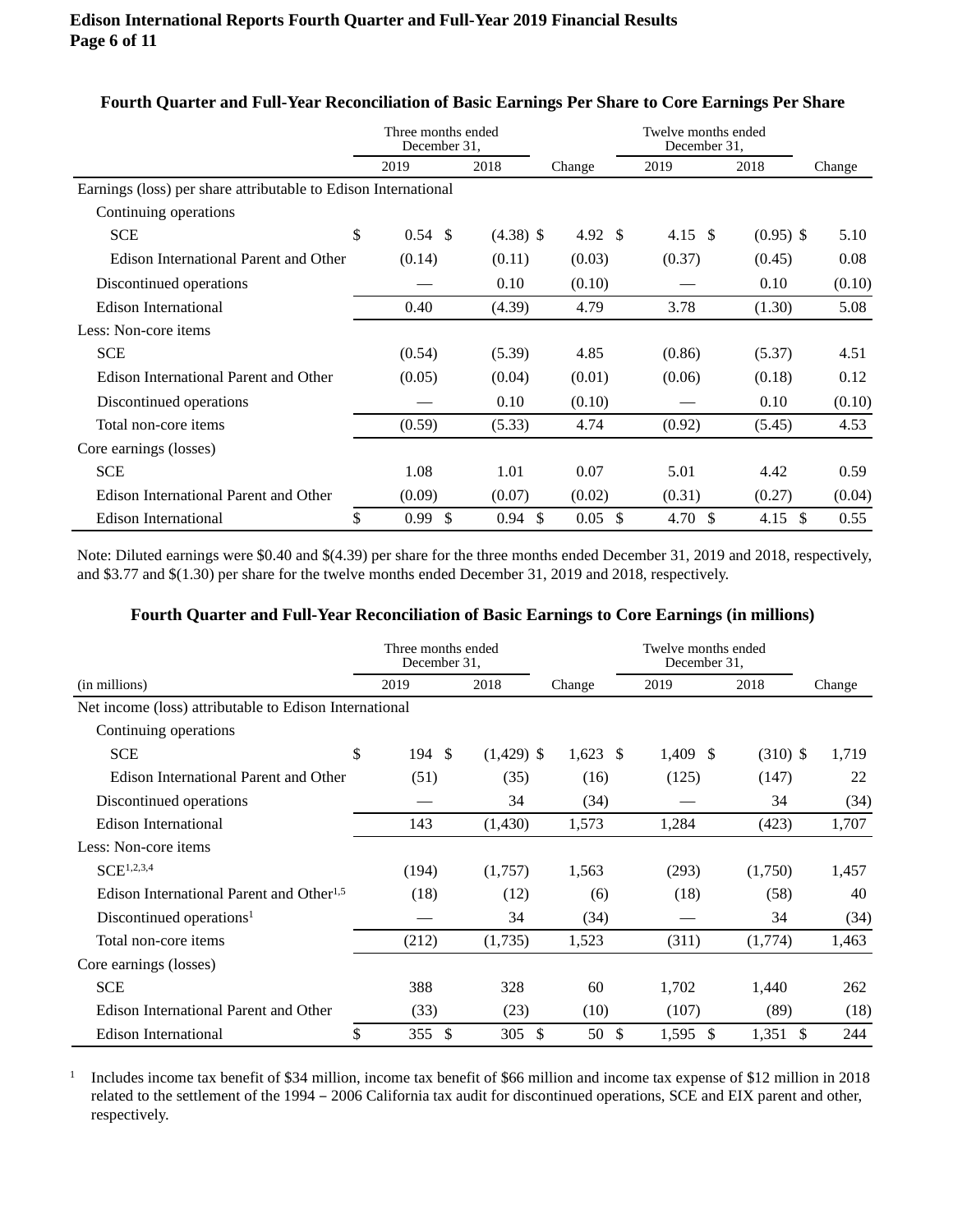## **Edison International Reports Fourth Quarter and Full-Year 2019 Financial Results Page 7 of 11**

- <sup>2</sup> Includes wildfire-related claims, net of recoveries of \$218 million (\$157 million after-tax) and \$2,534 million (\$1,825 million after-tax) in the fourth quarter of 2018 and 2019, respectively.
- <sup>3</sup> Includes amortization of SCE's Wildfire Insurance Fund expenses of \$85 million (\$61 million after-tax) and \$152 million (\$109 million after-tax) for the quarter and year-ended December 31, 2019, respectively.
- <sup>4</sup> Includes an impairment charge of \$171 million (\$123 million after-tax) recorded in second quarter of 2019 for SCE related to the disallowed historical capital expenditures in SCE's 2018 GRC final decision. The fourth quarter 2019 includes an additional \$19 million income tax benefits (\$88 million in full year 2019) related to changes in allocation of deferred tax remeasurement between customers and shareholders and impact from the approval of the Revised San Onofre Settlement Agreement.
- <sup>5</sup> Includes goodwill impairment at Edison Energy Group of \$25 million (\$18 million after-tax) in the fourth quarter 2019 and loss on sale of SoCore Energy of \$56 million (\$46 million after-tax) in April 2018.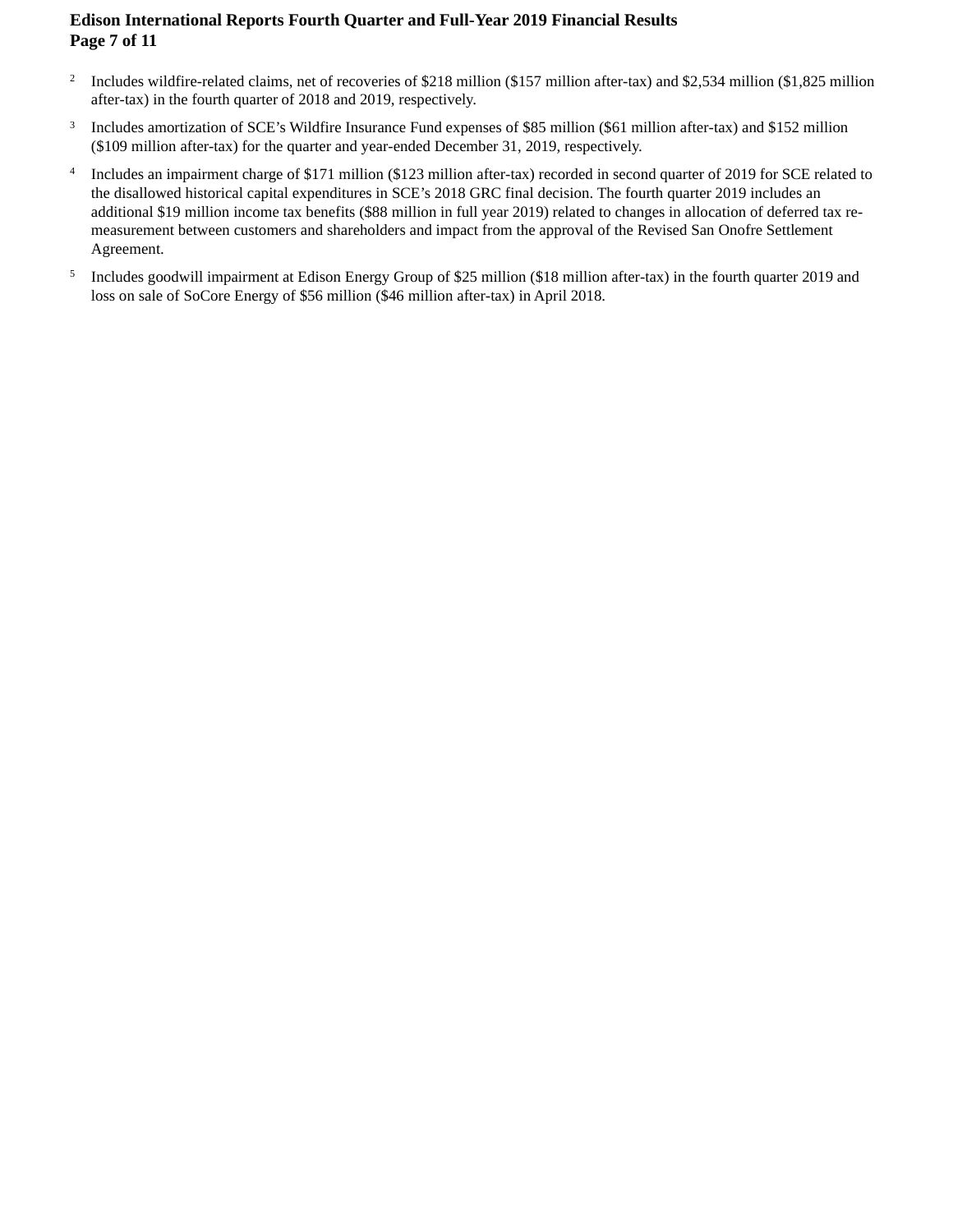## **Edison International Reports Fourth Quarter and Full-Year 2019 Financial Results Page 8 of 11**

## **Consolidated Statements of Income Edison International** Three months ended December 31, Twelve months ended December 31, (in millions, except per-share amounts, unaudited) **Total operating revenue 8 2**,970 **\$ 3**,009 **\$ 12,347 \$** 12,657 2019 2018 2019 2018 Purchased power and fuel 1,062 4,839 5,406 Operation and maintenance  $\begin{array}{cccc} 760 & 729 & 3,018 & 2,797 \end{array}$ Wildfire-related claims, net of insurance recoveries 262 2,669 255 2,669 Wildfire insurance fund expense 85 and 152 Depreciation and amortization and amortization and amortization and amortization and the state of the state of the state  $470$  and  $480$  and  $1,730$  and  $1,871$ Property and other taxes and the taxes and the set of the set of the set of the set of the set of the set of the set of the set of the set of the set of the set of the set of the set of the set of the set of the set of the Impairment and other 18 18 184 78 Other operating income  $\qquad \qquad$  (2) (5) (7) **Total operating expenses** 2,683 5,050 10,572 13,209 **Operating income (loss)** 287 (2,041) 1,775 (552) Interest expense (222) (196) (841) (734) Other income 197 197 197 197 198 197 198 197 198 197 198 197 198 197 198 197 198 197 198 197 198 197 198 197 1 **Income (loss) from continuing operations before income taxes** 107 (2,216) 1,127 (1,089) Income tax (benefit)  $(739)$   $(739)$   $(739)$   $(739)$   $(739)$ **Income (loss) from continuing operations** 173 (1,434) 1,405 (350) Income from discontinued operations, net of tax  $\qquad -$  34  $\qquad -$  34  $\qquad -$ **Net income (loss)** 173 (1,400) 1,405 (316) Preferred and preference stock dividend requirements of SCE 30 30 121 121 121 Other noncontrolling interests — — — — (14) **Net income (loss) attributable to Edison International common shareholders** (423) **Amounts attributable to Edison International common shareholders:** Income (loss) from continuing operations, net of tax  $\qquad$   $\qquad$   $\qquad$   $\qquad$   $\qquad$   $\qquad$   $\qquad$   $\qquad$   $\qquad$   $\qquad$   $\qquad$   $\qquad$   $\qquad$   $\qquad$   $\qquad$   $\qquad$   $\qquad$   $\qquad$   $\qquad$   $\qquad$   $\qquad$   $\qquad$   $\qquad$   $\qquad$   $\qquad$   $\qquad$   $\qquad$   $\qquad$  Income from discontinued operations, net of tax  $\qquad -$  34  $\qquad$  34  $\qquad$ **Net income attributable to Edison International common shareholders 6 143** \$ 143 \$ (1,430) \$ 1,284 \$ (423) **Basic earnings (loss) per common share attributable to Edison International common shareholders:** Weighted average shares of common stock outstanding 360 326 340 326 340 326 Continuing operations  $\qquad \qquad$  \$ 0.40 \$ (4.49) \$ 3.78 \$ (1.40) Discontinued operations — 0.10 — 0.10 — 0.10 **Total 5** 0.40 \$ (4.39) \$ 3.78 \$ (1.30)

**Diluted earnings (loss) per common share attributable to Edison International common shareholders:**

Weighted average shares of common stock outstanding, including effect of dilutive securities  $\frac{361}{326}$  326 341 326

Continuing operations  $\qquad \qquad$  \$ 0.40 \$ (4.49) \$ 3.77 \$ (1.40)

Discontinued operations — 0.10 — 0.10 — 0.10

**Total 5** 0.40 \$ (4.39) \$ 3.77 \$ (1.30)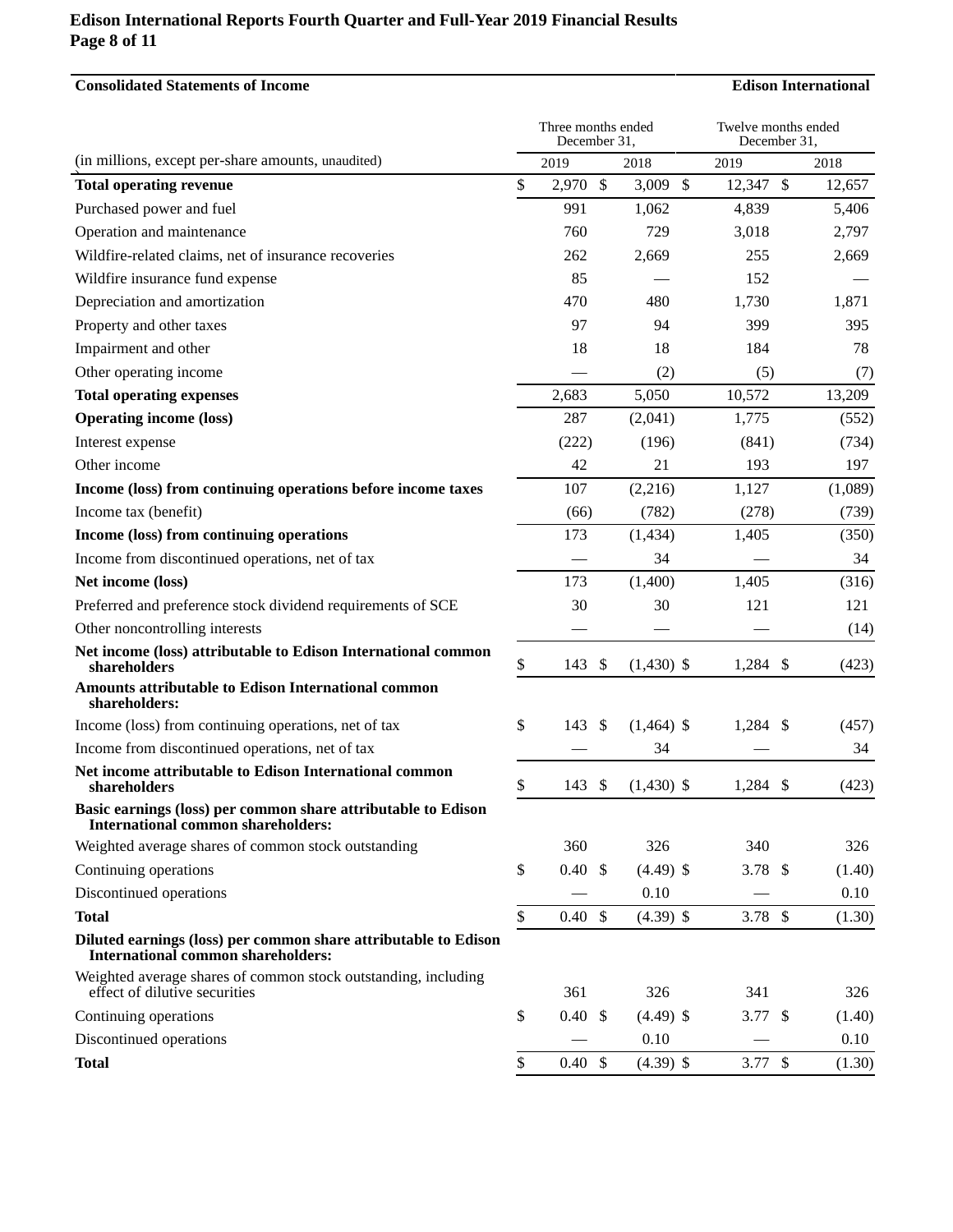# **Edison International Reports Fourth Quarter and Full-Year 2019 Financial Results Page 9 of 11**

| December 31,<br>December 31,<br>(in millions, unaudited)<br>2019<br>2018<br><b>ASSETS</b><br>\$<br>68 \$<br>Cash and cash equivalents<br>144<br>Receivables, less allowances of \$50 and \$52 for uncollectible accounts at respective dates<br>788<br>730<br>Accrued unbilled revenue<br>488<br>482<br>364<br>282<br>Inventory<br>Income tax receivables<br>118<br>191<br>214<br>148<br>Prepaid expenses<br>Derivative assets<br>81<br>171<br>1,009<br>Regulatory assets<br>1,133<br>Wildfire Insurance Fund contributions<br>323<br>107<br>78<br>Other current assets<br>3,560<br>3,359<br><b>Total current assets</b><br>Nuclear decommissioning trusts<br>4,562<br>4,120<br>Other investments<br>64<br>63<br><b>Total investments</b><br>4,626<br>4,183<br>Utility property, plant and equipment, less accumulated depreciation and amortization of<br>$$9,958$ and $$9,566$ at respective dates<br>44,198<br>41,269<br>Nonutility property, plant and equipment, less accumulated depreciation of \$86 and \$82 at<br>87<br>respective dates<br>79<br>Total property, plant and equipment<br>44,285<br>41,348<br>Regulatory assets<br>6,088<br>5,380<br>Wildfire Insurance Fund contributions<br>2,767<br>693<br>Operating lease right-of-use assets<br>2,363<br>Other long-term assets<br>2,445<br><b>Total long-term assets</b><br>11,911<br>7,825 | <b>Consolidated Balance Sheets</b> |  | <b>Edison International</b> |
|-----------------------------------------------------------------------------------------------------------------------------------------------------------------------------------------------------------------------------------------------------------------------------------------------------------------------------------------------------------------------------------------------------------------------------------------------------------------------------------------------------------------------------------------------------------------------------------------------------------------------------------------------------------------------------------------------------------------------------------------------------------------------------------------------------------------------------------------------------------------------------------------------------------------------------------------------------------------------------------------------------------------------------------------------------------------------------------------------------------------------------------------------------------------------------------------------------------------------------------------------------------------------------------------------------------------------------------------------------------|------------------------------------|--|-----------------------------|
|                                                                                                                                                                                                                                                                                                                                                                                                                                                                                                                                                                                                                                                                                                                                                                                                                                                                                                                                                                                                                                                                                                                                                                                                                                                                                                                                                           |                                    |  |                             |
|                                                                                                                                                                                                                                                                                                                                                                                                                                                                                                                                                                                                                                                                                                                                                                                                                                                                                                                                                                                                                                                                                                                                                                                                                                                                                                                                                           |                                    |  |                             |
|                                                                                                                                                                                                                                                                                                                                                                                                                                                                                                                                                                                                                                                                                                                                                                                                                                                                                                                                                                                                                                                                                                                                                                                                                                                                                                                                                           |                                    |  |                             |
|                                                                                                                                                                                                                                                                                                                                                                                                                                                                                                                                                                                                                                                                                                                                                                                                                                                                                                                                                                                                                                                                                                                                                                                                                                                                                                                                                           |                                    |  |                             |
|                                                                                                                                                                                                                                                                                                                                                                                                                                                                                                                                                                                                                                                                                                                                                                                                                                                                                                                                                                                                                                                                                                                                                                                                                                                                                                                                                           |                                    |  |                             |
|                                                                                                                                                                                                                                                                                                                                                                                                                                                                                                                                                                                                                                                                                                                                                                                                                                                                                                                                                                                                                                                                                                                                                                                                                                                                                                                                                           |                                    |  |                             |
|                                                                                                                                                                                                                                                                                                                                                                                                                                                                                                                                                                                                                                                                                                                                                                                                                                                                                                                                                                                                                                                                                                                                                                                                                                                                                                                                                           |                                    |  |                             |
|                                                                                                                                                                                                                                                                                                                                                                                                                                                                                                                                                                                                                                                                                                                                                                                                                                                                                                                                                                                                                                                                                                                                                                                                                                                                                                                                                           |                                    |  |                             |
|                                                                                                                                                                                                                                                                                                                                                                                                                                                                                                                                                                                                                                                                                                                                                                                                                                                                                                                                                                                                                                                                                                                                                                                                                                                                                                                                                           |                                    |  |                             |
|                                                                                                                                                                                                                                                                                                                                                                                                                                                                                                                                                                                                                                                                                                                                                                                                                                                                                                                                                                                                                                                                                                                                                                                                                                                                                                                                                           |                                    |  |                             |
|                                                                                                                                                                                                                                                                                                                                                                                                                                                                                                                                                                                                                                                                                                                                                                                                                                                                                                                                                                                                                                                                                                                                                                                                                                                                                                                                                           |                                    |  |                             |
|                                                                                                                                                                                                                                                                                                                                                                                                                                                                                                                                                                                                                                                                                                                                                                                                                                                                                                                                                                                                                                                                                                                                                                                                                                                                                                                                                           |                                    |  |                             |
|                                                                                                                                                                                                                                                                                                                                                                                                                                                                                                                                                                                                                                                                                                                                                                                                                                                                                                                                                                                                                                                                                                                                                                                                                                                                                                                                                           |                                    |  |                             |
|                                                                                                                                                                                                                                                                                                                                                                                                                                                                                                                                                                                                                                                                                                                                                                                                                                                                                                                                                                                                                                                                                                                                                                                                                                                                                                                                                           |                                    |  |                             |
|                                                                                                                                                                                                                                                                                                                                                                                                                                                                                                                                                                                                                                                                                                                                                                                                                                                                                                                                                                                                                                                                                                                                                                                                                                                                                                                                                           |                                    |  |                             |
|                                                                                                                                                                                                                                                                                                                                                                                                                                                                                                                                                                                                                                                                                                                                                                                                                                                                                                                                                                                                                                                                                                                                                                                                                                                                                                                                                           |                                    |  |                             |
|                                                                                                                                                                                                                                                                                                                                                                                                                                                                                                                                                                                                                                                                                                                                                                                                                                                                                                                                                                                                                                                                                                                                                                                                                                                                                                                                                           |                                    |  |                             |
|                                                                                                                                                                                                                                                                                                                                                                                                                                                                                                                                                                                                                                                                                                                                                                                                                                                                                                                                                                                                                                                                                                                                                                                                                                                                                                                                                           |                                    |  |                             |
|                                                                                                                                                                                                                                                                                                                                                                                                                                                                                                                                                                                                                                                                                                                                                                                                                                                                                                                                                                                                                                                                                                                                                                                                                                                                                                                                                           |                                    |  |                             |
|                                                                                                                                                                                                                                                                                                                                                                                                                                                                                                                                                                                                                                                                                                                                                                                                                                                                                                                                                                                                                                                                                                                                                                                                                                                                                                                                                           |                                    |  |                             |
|                                                                                                                                                                                                                                                                                                                                                                                                                                                                                                                                                                                                                                                                                                                                                                                                                                                                                                                                                                                                                                                                                                                                                                                                                                                                                                                                                           |                                    |  |                             |
|                                                                                                                                                                                                                                                                                                                                                                                                                                                                                                                                                                                                                                                                                                                                                                                                                                                                                                                                                                                                                                                                                                                                                                                                                                                                                                                                                           |                                    |  |                             |
|                                                                                                                                                                                                                                                                                                                                                                                                                                                                                                                                                                                                                                                                                                                                                                                                                                                                                                                                                                                                                                                                                                                                                                                                                                                                                                                                                           |                                    |  |                             |
|                                                                                                                                                                                                                                                                                                                                                                                                                                                                                                                                                                                                                                                                                                                                                                                                                                                                                                                                                                                                                                                                                                                                                                                                                                                                                                                                                           |                                    |  |                             |

| <b>Total assets</b> | 64,382<br>œ<br>╜ | 56,715 |
|---------------------|------------------|--------|
|                     |                  |        |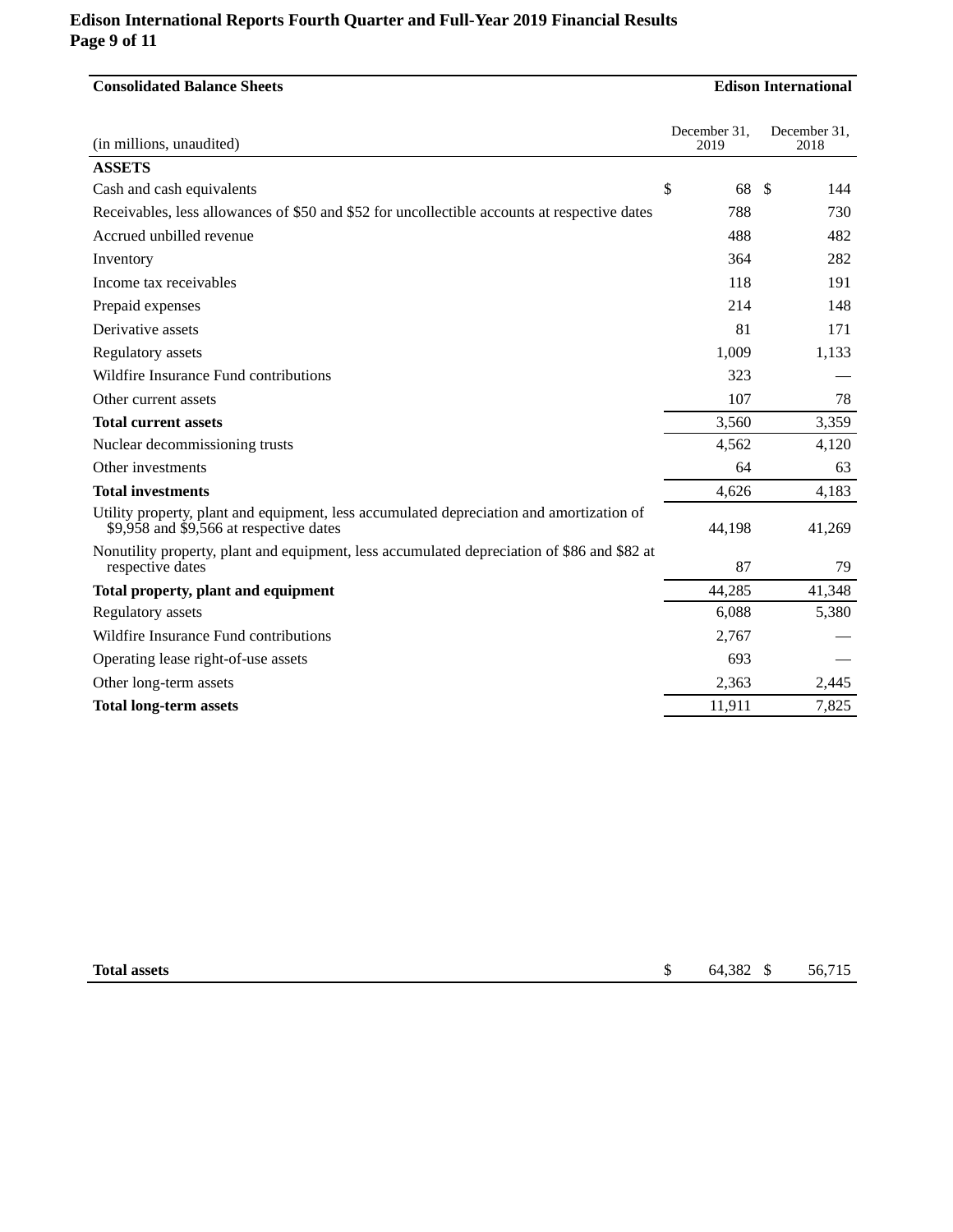# **Edison International Reports Fourth Quarter and Full-Year 2019 Financial Results Page 10 of 11**

| <b>Consolidated Balance Sheets</b>                                                                                                           |    |                      | <b>Edison International</b> |                      |  |
|----------------------------------------------------------------------------------------------------------------------------------------------|----|----------------------|-----------------------------|----------------------|--|
| (in millions, except share amounts, unaudited)                                                                                               |    | December 31,<br>2019 |                             | December 31,<br>2018 |  |
| <b>LIABILITIES AND EQUITY</b>                                                                                                                |    |                      |                             |                      |  |
| Short-term debt                                                                                                                              | \$ | 550                  | -S                          | 720                  |  |
| Current portion of long-term debt                                                                                                            |    | 479                  |                             | 79                   |  |
| Accounts payable                                                                                                                             |    | 1,752                |                             | 1,511                |  |
| Customer deposits                                                                                                                            |    | 302                  |                             | 299                  |  |
| <b>Regulatory liabilities</b>                                                                                                                |    | 972                  |                             | 1,532                |  |
| Current portion of operating lease liabilities                                                                                               |    | 80                   |                             |                      |  |
| Other current liabilities                                                                                                                    |    | 1,388                |                             | 1,254                |  |
| <b>Total current liabilities</b>                                                                                                             |    | 5,523                |                             | 5,395                |  |
| Long-term debt                                                                                                                               |    | 17,864               |                             | 14,632               |  |
| Deferred income taxes and credits                                                                                                            |    | 5,078                |                             | 4,576                |  |
| Pensions and benefits                                                                                                                        |    | 674                  |                             | 869                  |  |
| Asset retirement obligations                                                                                                                 |    | 3,029                |                             | 3,031                |  |
| <b>Regulatory liabilities</b>                                                                                                                |    | 8,385                |                             | 8,329                |  |
| Operating lease liabilities                                                                                                                  |    | 613                  |                             |                      |  |
| Wildfire-related claims                                                                                                                      |    | 4,568                |                             | 4,669                |  |
| Other deferred credits and other long-term liabilities                                                                                       |    | 3,152                |                             | 2,562                |  |
| <b>Total deferred credits and other liabilities</b>                                                                                          |    | 25,499               |                             | 24,036               |  |
| <b>Total liabilities</b>                                                                                                                     |    | 48,886               |                             | 44,063               |  |
| Commitments and contingencies                                                                                                                |    |                      |                             |                      |  |
| Common stock, no par value (800,000,000 shares authorized; 361,985,133 and<br>325,811,206 shares issued and outstanding at respective dates) |    | 4,990                |                             | 2,545                |  |
| Accumulated other comprehensive loss                                                                                                         |    | (69)                 |                             | (50)                 |  |
| Retained earnings                                                                                                                            |    | 8,382                |                             | 7,964                |  |
| Total Edison International's common shareholders' equity                                                                                     |    | 13,303               |                             | 10,459               |  |
| Noncontrolling interests – preferred and preference stock of SCE                                                                             |    | 2,193                |                             | 2,193                |  |
| <b>Total equity</b>                                                                                                                          |    | 15,496               |                             | 12,652               |  |
|                                                                                                                                              |    |                      |                             |                      |  |

| Total liabilities and equity | 64,382 \$ 56,715 |  |
|------------------------------|------------------|--|
|                              |                  |  |